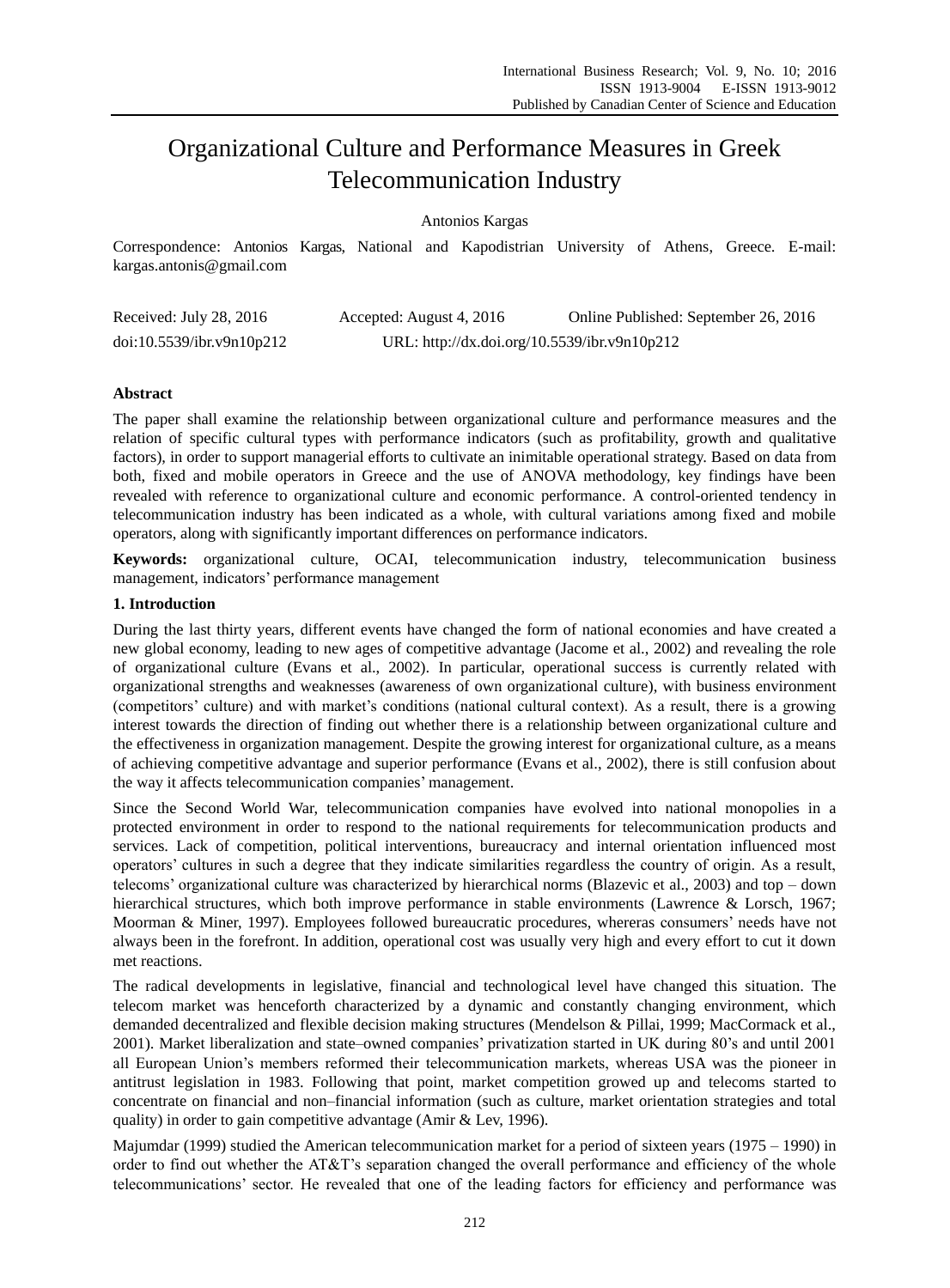cultural change. The separation produced differentiation in the existed monopolistic culture and this fact had a positive effect in the overall performance of the sector.

Another cultural analysis has been conducted by Claver et al., (2000), who studied the case of Telefonica Group. The firm was a state–owned monopoly until 1998 when the market liberalization was reached. Senior management understood in time that organizational change was needed almost 9 years before market"s liberalization. Cultural change aimed on explaining to the employees, how to do things correctly, from the customer"s point of view, at the lowest possible cost (Claver et al., 2000). Nowadays, Telefonica Group is one of the leading telecommunication companies worldwide, with more than forty million clients and still maintains its leadership in Spain. A more recent study was conducted by Sivananthiran & Venkata (2004), who studied Sri Lanka Telecom privatized in 1996, but despite structural changes, culture remained unchanged to past legacies of governmental bureaucratic administration. Cultural change"s results led to faults" rate decrease from 16% to 4%, whereas employees' involvement has increased as well as their corporate commitment.

Nowadays, organizational culture is recognized as a primary failure factor in cases of off-shore investments (Bjerke, 1999; Gesteland, 2002; Joynt & Warner, 2002; Schneider & Barsoux, 2003). Operating in a globalized and competitive business environment, incorporate cultural complexities. Moreover, according to D" Averi (1994) no firm can maintain a sustainable competitive advantage in an over – competitive industry such as the telecommunication industry. Competitors never stay inactive for long but tend to imitate or adopt new entrepreneurial strategies and technological developments. One of the few unique characteristics that cannot be emulated is culture, according to Onken (1999).

All these explain why companies spend resources in order to develop a desirable organizational culture and why it is essential to investigate organizational culture and its effect on performance indicators aiming to record organizational culture in telecommunication industry in accordance with business environment and entrepreneurial strategies. The rest of the paper shall be organized as follows. In Section 2, the methodology of the research is analyzed, whereas in Section 3 general findings and main results are presented. Finally, the analysis presented and discussed shall be concluded in Section 4.

#### **2. Method**

#### *2.1 Cultural and Performance's Data*

The **Competing Values Framework** (CFV), created by Quinn & Cameron (1999), has been used in order to collect data via interviews from middle line managers and employees in telecommunication companies. The answers from employees with different demographic and working characteristics grouped according to operators and the stabilized summary of answers were used for the clarification of fixed and mobile telephony"s cultural type. The model is built upon two dimensions: a) flexibility versus control and b) external versus internal orientation. Such dimensions are creating four distinct cultural types:

• Clan culture supports an open and friendly place to work where people share a lot of themselves. Group's loyalty and a sense of tradition are strong. There is an emphasis on long term benefits of development and great importance is given to group cohesion. There is a strong concern for people and the organization places a premium on teamwork, participation and consensus.

 Adhocracy culture supports a dynamic, entrepreneurial and creative place to work. Innovation and risk-taking are embraced. A commitment to experimentation and thinking differently is what unifies the organization. Long-term emphasis is placed on growth and acquiring new resources. Success means gaining unique and new products or services.

• Market culture supports a results-driven organization focused on job completion. People are competent and goal orientated. Leaders are demanding, hard-driving and productive. The emphasis is placed on winning conducive to the group"s unification. Long-term focus is on competitive action and achievement of measurable goals and targets. Success means market share and penetration.

 Hierarchical culture supports a highly structured and formal place to work. Rules and procedures govern behavior. Leaders strive to be good coordinators and organizers and efficiency-minded. Stability, performance and efficient operations are the long term goals. Success means dependable delivery, smooth scheduling and low cost.

Performance measurement is based on both quantitative (economic – financial indices) and qualitative variables. Despite the importance of performance measurement there is no wide acceptable conceptualization of this issue (Garrigos – Simon et al., 2005) and new concepts are continuously developed (Harris & Mongiello, 2001) in order to meet management"s needs to review the performance management systems thereof (Atkinson & Brander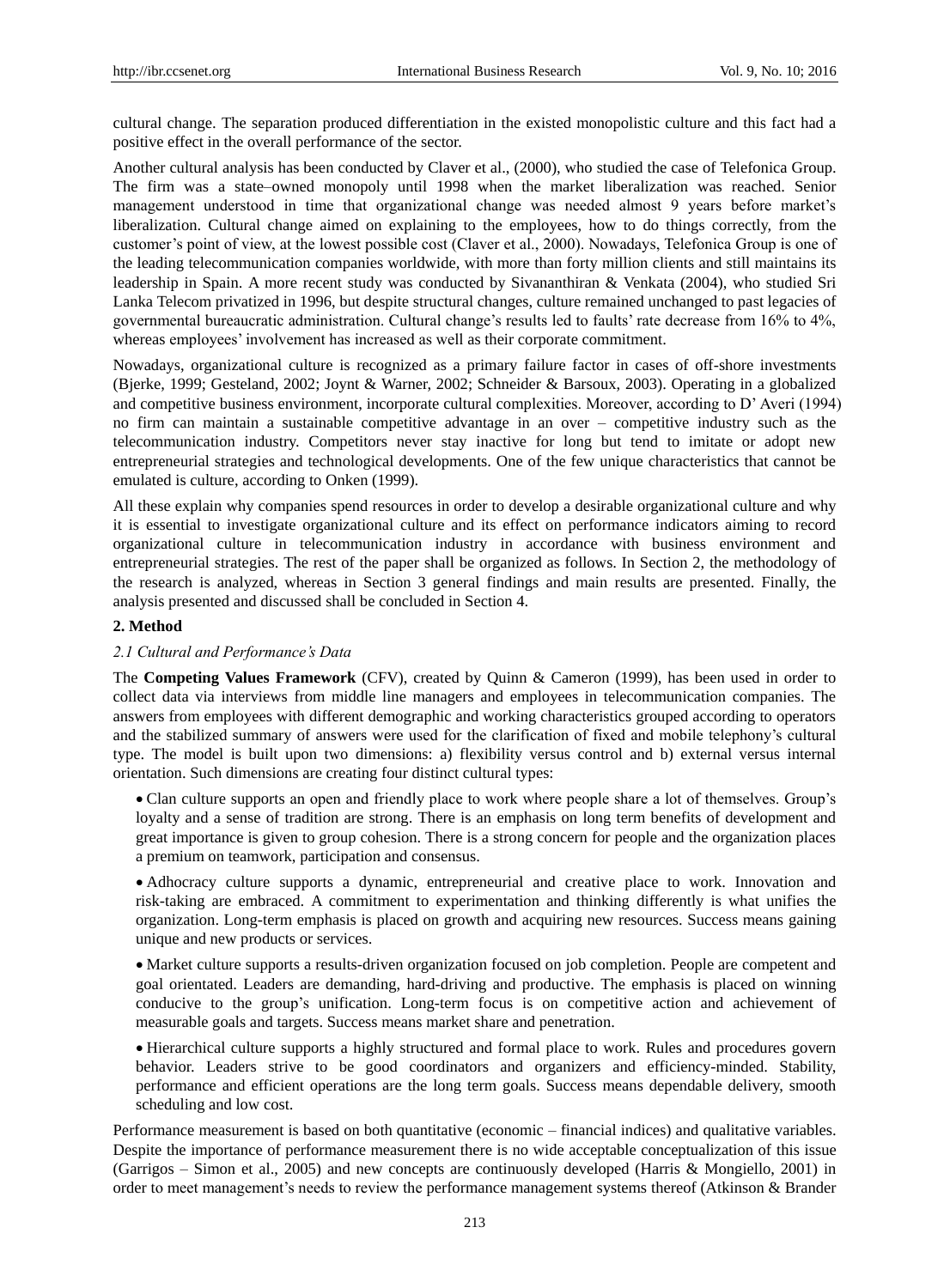Brown, 2001). The presented analysis attempts to collect key measures, related to financial performance, operational growth and quality factors related with intelligence and market orientation.

**Financial performance** shall be established by wide accepted indexes (ROI, ROA & ROS), as well as variables revealing telecoms" actual financial condition (profits and revenue per subscriber). Specifically:

- 1. *Return on investments* stands for average financial profitability,
- 2. *Return on assets* stand for average economic profitability,
- 3. *Return on sales* stand for average profitability in sales,
- 4. *Profits* indicate, in absolute numbers, firms" profitability and
- 5. *Revenues per subscriber* reveal how demand is affected by firms" pricing policy.

Growth is validated by five distinct variables, related with invested capital, subscribers' number, firm's age and size and investment in infrastructure. All these are revealing a firm"s business and technological evolution over time, but moreover reveal the efforts and the invested resources in order to achieve viable growth. Specifically:

- 6. *Subscribers' growth* reveals whether a firm is gaining market share or not. Since profit and revenues are related with number of subscribers, the variable"s growth rate demonstrates an overall firm"s tension.
- 7. *Growth capital turnover* reveals the ratio between the invested capital and the revenues generated by investments. It presents firm"s investing efficiency.
- 8. *Total investment in infrastructure* is a collateral variable. It presents firm"s investing policy.
- 9. *Firm's age* represents firm"s life cycle and allows being understandable how many years it has taken to create the operational structures thereof. Moreover, firm"s age allows being understandable the legislative framework and market conditions under which it was formed.
- 10. *Firm's size* is related with employees" number and gives evidence of the staff required in order to achieve its operational structure.

**Quality factors** reveal how the firm responds to market"s changes, how knowledge and intelligence are internally managed and which is the overall orientation. Specifically:

- 11. *Intelligence about customers* determines how the firm responds to customers" needs. It is a measure about firm"s effectiveness to be understandable within market changes related with "demand".
- 12. *Intelligence about competitors* determines how the firm responds to changes related with competitors and their market strategies. It is a measure about firm"s effectiveness to be understandable within market changes related with "supply".
- 13. *Intelligence dissemination* determines how knowledge is disseminated within the organization.
- 14. *Responsiveness to intelligence* determines the corporate responsiveness to the collected intelligence and the disseminated knowledge.
- 15. *Innovativeness* determines the firm"s effectiveness in creating opportunities related with new products, new business models or new markets. In a fast changing market, innovativeness can be a key measure in order to gain competitive advantage.
- 16. *Market orientation* reveals the degree of firm"s determination to factors such as customers" satisfaction, openness, results orientation strategy, internal communication and cooperation.

All data were provided to respondents (as comparative scale of Greek telecoms) in order to evaluate through a Likert scale whether they agree or not. Through this procedure it was evaluated whether employees" feeling about their company"s performance is accurate or not in comparison with their responds about organizational culture.

# *2.2 Case Study*

The data were collected via interviews from 272 (two hundred seventy-two) middle level managers and employees from six operators in Greece. Table 1 presents the demographic characteristics of the examined sample as well as cultural types which have the highest mean. Employees within fixed telephony market (n=134) tend to have a hierarchical cultural type while employees within mobile market (n=138) are more market-oriented. Males (n=124) and female (n=148) employees tend to different types of dominant cultures, market and hierarchy representatively. Educational background affects developed culture. Employees with economic & management background tend to hierarchical cultures, whereas technical background lead to market-oriented cultural types.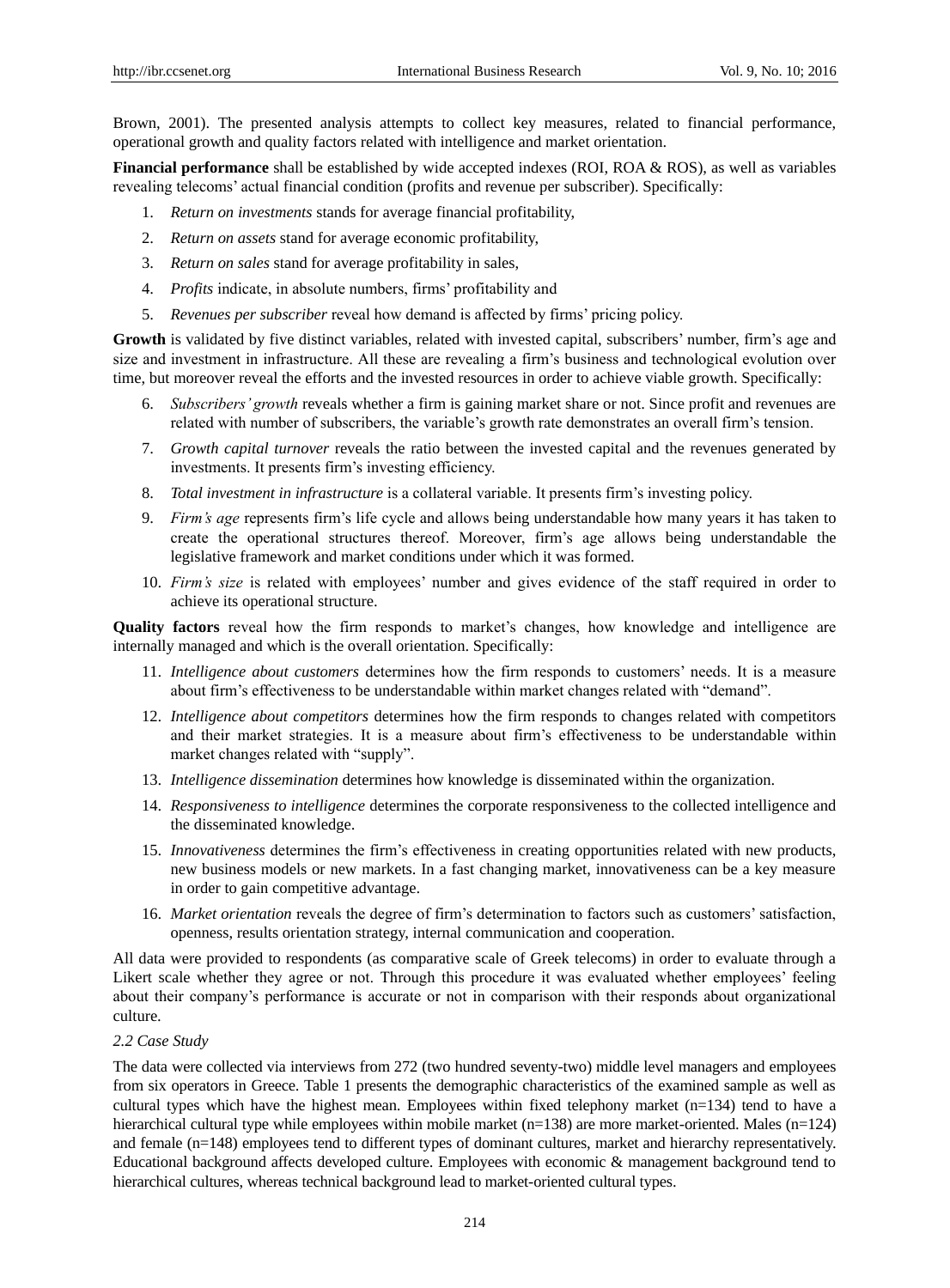## Table 1. Analyzing the Sample

| Category                      | No.            | Mean   | <b>St. Deviation</b> | <b>Dominant Cultural Type</b> |
|-------------------------------|----------------|--------|----------------------|-------------------------------|
| <b>Total Group</b>            | 272            | 30,626 | 67,710               | Hierarchy                     |
| Operator                      |                |        |                      |                               |
| Fixed                         | 134            | 33,035 | 63,333               | Hierarchy                     |
| Mobile                        | 138            | 33,319 | 73,295               | Market                        |
| <b>Sex</b>                    |                |        |                      |                               |
| Male                          | 124            | 33,858 | 72,039               | Market                        |
| Female                        | 148            | 32,468 | 69,004               | Hierarchy                     |
| <b>Educational Background</b> |                |        |                      |                               |
| Economics                     | 26             | 30,321 | 43,842               | Hierarchy                     |
| Management                    | 78             | 31,479 | 84,889               | Hierarchy                     |
| Technical                     | 56             | 32,173 | 70,238               | Market                        |
| Other                         | 112            | 34,653 | 72,021               | Market                        |
| <b>Length of Employment</b>   |                |        |                      |                               |
| $1 - 5$ years                 | 192            | 30,547 | 72,129               | Hierarchy                     |
| $6 - 10$ years                | 54             | 32,432 | 50,360               | Market                        |
| 11 - 15 years                 | 12             | 37,500 | 93,225               | Market                        |
| $16 - 20$ years               | 6              | 28,056 | 69,330               | Market                        |
| 21 - 25 years                 | 6              | 31,389 | 32,352               | Hierarchy                     |
| $26+$                         | $\overline{c}$ | 38,358 | 31,047               | Hierarchy                     |
| <b>Job Description</b>        |                |        |                      |                               |
| Economics                     | 20             | 33,583 | 38,733               | Hierarchy                     |
| <b>Strategy Affairs</b>       | 30             | 30,389 | 85,740               | Hierarchy                     |
| Human Resource Management     | 8              | 34,167 | 50,427               | Hierarchy                     |
| Corporate Affairs             | 40             | 31,750 | 65,121               | Hierarchy                     |
| <b>Technical Affairs</b>      | 74             | 33,090 | 80,288               | Market                        |
| Sales                         | 80             | 34,313 | 69,436               | Market                        |

Moreover, working experience is another determinant factor. During the first working years, when employees are less-experienced and develop the skills thereof, they tend to search for mentors and they rely on hierarchical relationships developing similar culture. Nonetheless, during the later working years, high experienced and skilled employees become "teachers" and hierarchical culture dominates. During the "ambitious years", when employees try to be promoted, market-oriented culture is developed as a tendency to compete in. Finally, the job"s nature affects the employees" preferable cultural type. Technical departments and sale departments tend to develop market oriented cultures, whereas more bureaucratic departments reveal hierarchical tendencies.

#### **3. Results**

Α statistical analysis is being conducted in order to examine the Greek telecoms" organizational culture and descriptive statistics was used to reveal the main cultural characteristics. ANOVA technique was used to reveal the relationship between culture and performance, by analyzing the significance of mean differences. In order to check the validity (and reliability) of the questionnaire's content the Cronbach's alpha coefficient was used (Gliem & Gliem, 2003). The content reliability check is carried out to ascertain whether or not the questionnaire will succeed in clearly expressing and accurately measuring the variable (or item) wherefor it was constructed. Based on the international literature, whenever a questionnaire is awarded any score higher than 0.7, it is considered reliable (Kurtinaitiene, 2005). In all cases, the results presented in Table 2 exceed this minimum level of reliability.

| Cultural Type $(n=272)$  | Mean   | <b>Standard Deviaton</b> | <b>Reliability Coefficients</b> |
|--------------------------|--------|--------------------------|---------------------------------|
| ClanCulture              | 19.491 | 54,235                   | 0.703                           |
| <b>Adhocracy Culture</b> | 19.449 | 39,198                   | 0.724                           |
| Market Culture           | 30.434 | 71,056                   | 0.778                           |
| <b>Hierarchy Culture</b> | 30.626 | 67.710                   | 0.701                           |
| <b>Mobile Operators</b>  |        |                          |                                 |
| ClanCulture              | 18.345 | 53.617                   |                                 |
| <b>Adhocracy Culture</b> | 20,048 | 37,804                   |                                 |
| <b>Market Culture</b>    | 33.318 | 73.295                   |                                 |
| <b>Hierarchy Culture</b> | 28,287 | 69.081                   |                                 |
| <b>Fixed Operators</b>   |        |                          |                                 |
| ClanCulture              | 20,671 | 54,153                   |                                 |
| <b>Adhocracy Culture</b> | 18.557 | 40.221                   |                                 |
| Market Culture           | 27,462 | 64,210                   |                                 |
| <b>Hierarchy Culture</b> | 33,034 | 63.333                   |                                 |

Table 2. Mean Scores and Reliability Test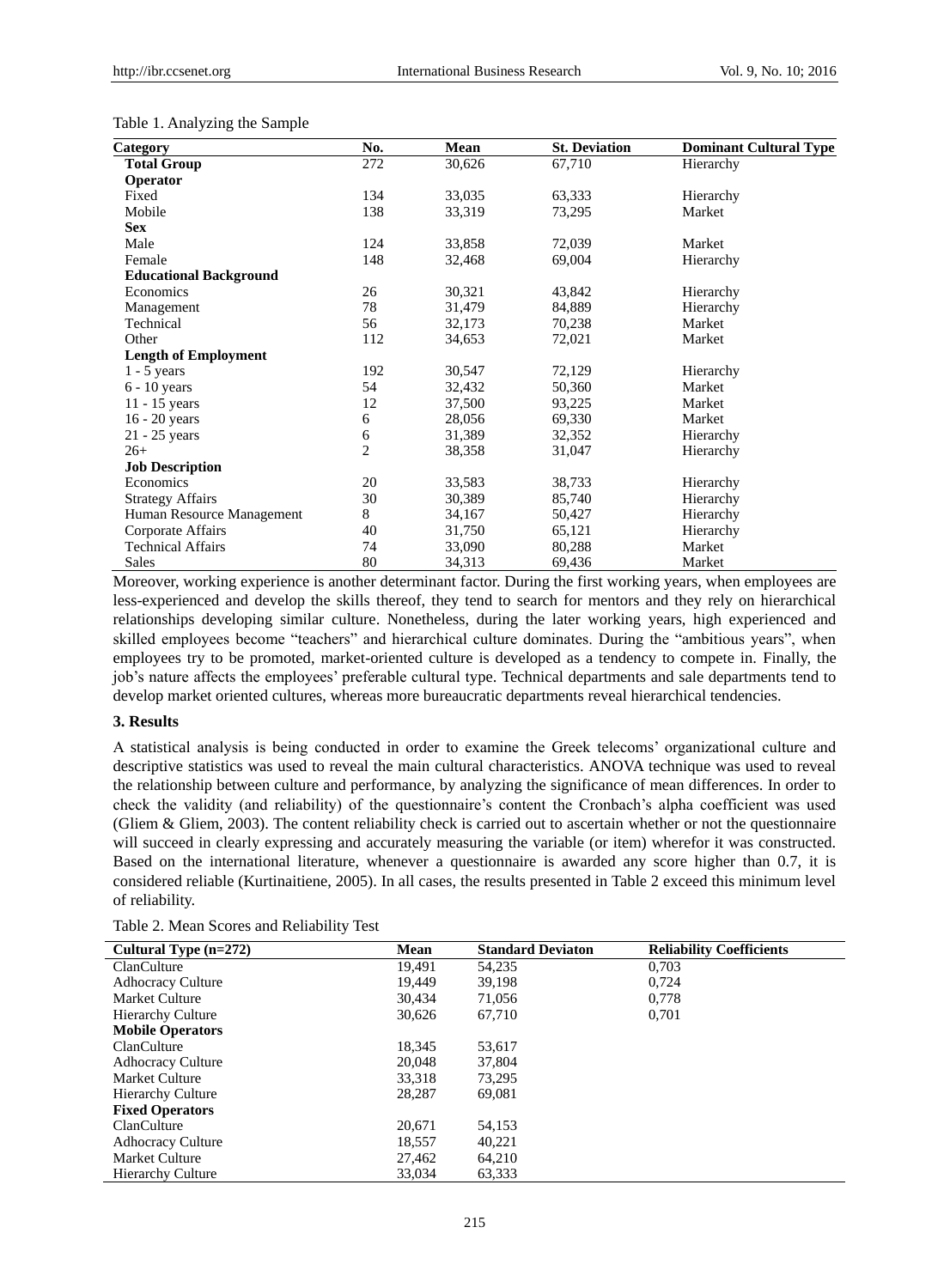According to these results, Greek telecommunication industry gives emphasis to control, with the majority of companies having a culture directed towards Market Culture or Hierarchy Culture. These dominant cultural types, Hierarchy Culture (mean equal to 30,626) and Market Culture (mean equal to 30,434) vary significantly from Clan and Adhocracy Culture which have smaller means (mean equal to 19,491 and to 19,449 respectively), but only minor differences exist between cultural types of the same control versus flexibility dimension. Firms are tending between hierarchical structures and market orientation whereas characteristics derived from clan type and adhocracy type cultures are mainly additional to their dominant cultures.

A comparison between fixed and mobile telephony"s results indicates an inverse relationship. Both sectors give emphasis in stability and control but mobile operators are primarily market-oriented and secondly hierarchical-oriented, while fixed operators have reverse cultural type. Such inverse relationship, reveals the whole sector's control and stability tendency, but moreover gives a clue about the interaction between fixed and mobile operators through mergers, acquisitions and strategic alliances that took place during the past five years in Greek telecommunication market. These entrepreneurial movements along with competition increased in both markets have developed mixed cultures. Operators cooperate in order to support "3play" packets (fixed telephony, mobile telephony and broadband internet) and this may lead to cultural convergence towards an undefined "path".

In order to investigate the current relationship between organizational culture and performance, the confirmatory factor analysis (CFA technique) was used. Following Bollen (1989), a validity and reliability analysis has been conducted. The number of factors to be extracted, according to eigenvalue criterion, suggests a solution of three factors. This distinction was suggested as soon as the model was constructed and implies the distinction between profitability (items 1 to 5), growth (items 6 to 10) and quality factors (items 11 to 16). In order to achieve a higher rigour, an overall latent performance variable was created using the sum of composite variables for each dimension. It is a widely acceptable method, used to reduce complexity and to facilitate the estimations (Landis et al., 2000).

The observations of all indices corroborate the closeness of our fit (Chi–square=2.180, sig=0.703), by using maximum likelihood factor analysis. All parameters are statistically significant for a level of 95 percent and all factorial weights are greater than 0.4, while Cronbach's alpha provides value greater than 0.7. After model's validation, ANOVA analysis was conducted in order to associate performance with different cultural types. The test shall examine whether the various groups" means are equal representing an examination of differences established among the four cultural types. ANOVA"s results are presented in Table 3.

|                          |                       | <b>Sum of Squares</b> | df  | <b>Mean Square</b> | F      | Sig.  |
|--------------------------|-----------------------|-----------------------|-----|--------------------|--------|-------|
| Total Profitability      | Between Groups        | 316,073               | 2   | 158,036            |        | 0,009 |
|                          | Within Groups         | 56,052                | 269 | 11,21              | 14,097 |       |
|                          | Total                 | 372,125               | 271 |                    |        |       |
|                          | <b>Between Groups</b> | 84.759                | 2   | 42,379             |        | 0,033 |
| <b>Total Growth</b>      | Within Groups         | 29,206                | 269 | 5,841              | 7,255  |       |
|                          | Total                 | 113,965               | 271 |                    |        |       |
|                          | <b>Between Groups</b> | 6,176                 | 2   | 3,088              |        | 0,296 |
| <b>Total Quality</b>     | Within Groups         | 9.859                 | 269 | 1,972              | 1,566  |       |
|                          | Total                 | 16.035                | 271 |                    |        |       |
| <b>Total Performance</b> | Between Groups        | 639.758               | 2   | 319,879            |        | 0,005 |
|                          | Within Groups         | 88.269                | 269 | 17,654             | 18,120 |       |
|                          | Total                 | 728,028               | 271 |                    |        |       |

Table 3. ANOVA Results for Cultural Types

A main problem with ANOVA test is that no conclusion could be extracted about which conditions means are different. Researchers have solved this problem by conducting post hoc tests, which are used in case a statistical significance between conditions exists, but no conclusion could be extracted where significant differences exist. Tukey"s test was used to locate significant differences and descriptive statistics were obtained. The Tukey"s test is based on the studentized range distribution (standardized maximum difference between the means) and its results are presented in Table 4. Tukey"s test calculates a new critical value that can be used to evaluate whether differences between any two pairs of means are significant. The critical value is different because it involves the mean difference that has to be exceeded to achieve significance. Therefore, it calculates one critical value and subsequently the difference between all possible pairs of means. Each difference is subsequently compared to the Tukey critical value. In case the difference is greater than the Tukey value, the comparison is significant.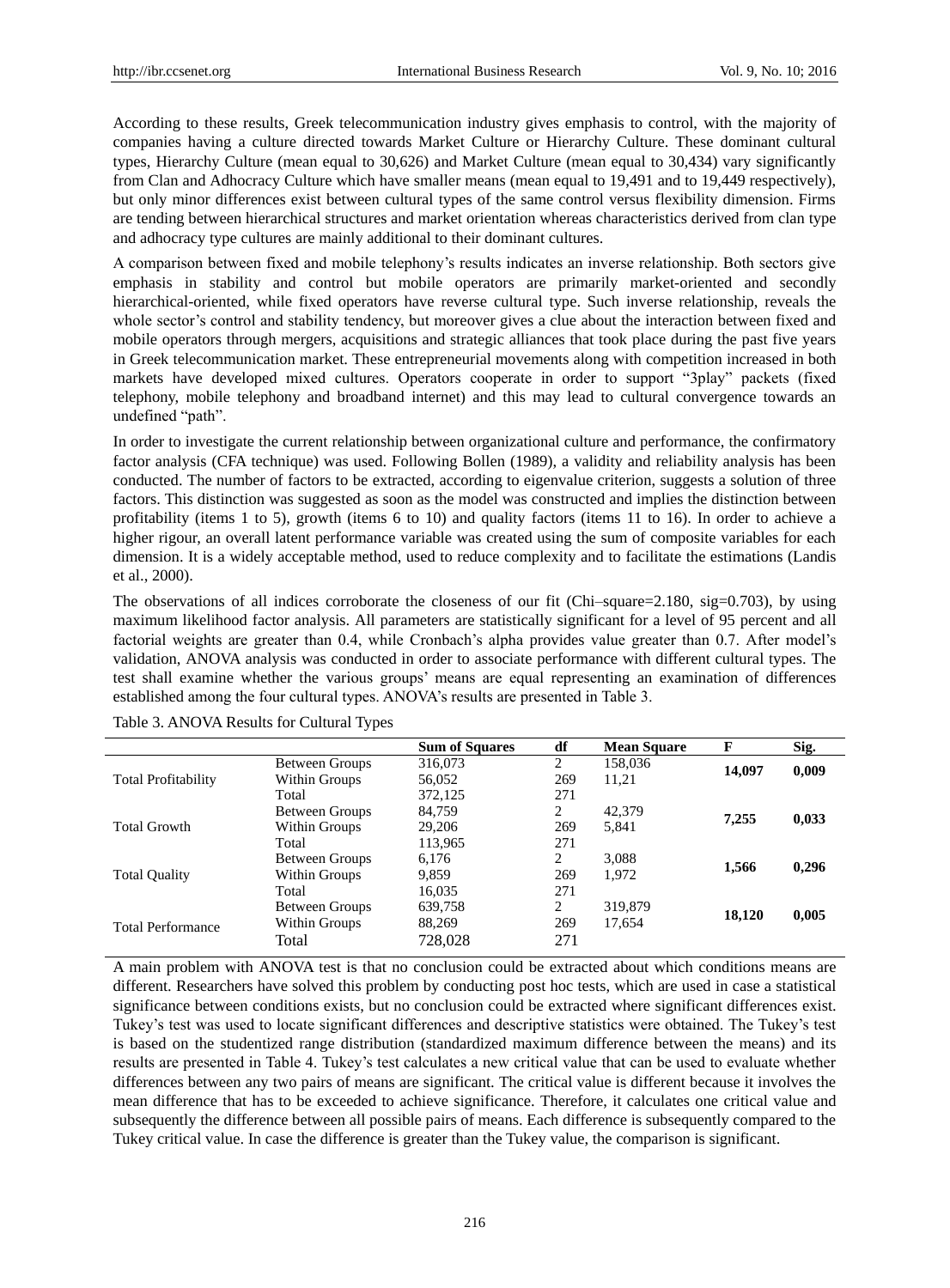|                            | Cutlural Type       | Mean<br>Differences | Std. Error | Sig.  | 95% Confidence Interval |          |  |
|----------------------------|---------------------|---------------------|------------|-------|-------------------------|----------|--|
| Dependent Variable         |                     |                     |            |       | Lower                   | Upper    |  |
|                            |                     |                     |            |       | Bound                   | Bound    |  |
|                            | clan-adhocracy      | 5,453               | 2,436      | 0,174 | $-1,400$                | 12,307   |  |
|                            | clan-market         | 2,206               | 1,593      | 0,590 | $-2,276$                | 6,688    |  |
| <b>Total Profitability</b> | clan-hierarchy      | $-4,159$            | 1,571      | 0,044 | $-8,579$                | 0,261    |  |
|                            | adhocracy-market    | $-3,247$            | 2,125      | 0,507 | $-9,226$                | 2,731    |  |
|                            | adhocracy-hierarchy | $-9,612$            | 2,108      | 0,000 | $-15,545$               | $-3,679$ |  |
|                            | market-hierarchy    | $-6,365$            | 1,024      | 0,000 | $-9,248$                | $-3,481$ |  |
|                            | clan-adhocracy      | 0,744               | 1,360      | 0,960 | $-3,082$                | 4,571    |  |
|                            | clan-market         | $-1,833$            | 0,889      | 0,039 | $-0.669$                | 4,335    |  |
| <b>Total Growth</b>        | clan-hierarchy      | 2,777               | 0,877      | 0,020 | $-5,245$                | $-0,308$ |  |
|                            | adhocracy-market    | 1,088               | 1,186      | 0,839 | $-2,249$                | 4,427    |  |
|                            | adhocracy-hierarchy | $-3,521$            | 1,177      | 0,062 | $-6,834$                | $-0,208$ |  |
|                            | market-hierarchy    | 4,610               | 0,572      | 0,000 | $-6,220$                | $-3,000$ |  |
|                            | clan-adhocracy      | $-2,206$            | 0,533      | 0,401 | $-3,706$                | $-0,705$ |  |
|                            | clan-market         | $-1,665$            | 0,348      | 0,160 | $-2,646$                | $-0.683$ |  |
|                            | clan-hierarchy      | $-0,560$            | 0,344      | 0,449 | $-1,528$                | 0,406    |  |
| <b>Total Quality</b>       | adhocracy-market    | 0,540               | 0,465      | 0,717 | $-0,768$                | 1,850    |  |
|                            | adhocracy-hierarchy | 1,645               | 0,461      | 0,076 | 0,346                   | 2,944    |  |
|                            | adhocracy-hierarchy | $-0,540$            | 0,465      | 0,717 | $-1,850$                | 0,768    |  |
|                            | market-hierarchy    | 1,104               | 0,224      | 0,271 | 0,473                   | 1,735    |  |
| <b>Total Performance</b>   | clan-adhocracy      | 3,991               | 3,318      | 0,695 | $-5,343$                | 13,326   |  |
|                            | clan-market         | $-2,375$            | 2,169      | 0,013 | $-3,728$                | 8,480    |  |
|                            | clan-hierarchy      | -7,496              | 2,140      | 0,007 | $-13,517$               | $-1,476$ |  |
|                            | adhocracy-market    | $-1,616$            | 2,894      | 0,038 | $-9,759$                | 6,527    |  |
|                            | adhocracy-hierarchy | $-11,488$           | 2,872      | 0,001 | $-19,568$               | $-3,407$ |  |
|                            | market-hierarchy    | $-9,872$            | 1,395      | 0,000 | $-13,799$               | $-5,945$ |  |

# Table 4. Post Hoc Test"s Results (Tukey Test)

The examination of the relationship between cultural types and total performance revealed significant differences (F=18.120 p=0.005). The Tukey"s test indicated that total performance in hierarchical and market cultures, significantly exceeded (P<0.05) the corresponding performance of clan and adhocracy cultures. The total performance of clan and adhocracy cultures did not significantly differ from each other, since there is a strong and statistically significant difference in the total performance, between market and hierarchical culture. The results reveal a situation wherein Greek operators tend to stability oriented cultures (market and hierarchy cultures) in order to achieve operational performance. The results indicate that hierarchical culture is strongly related with total performance in the specific national context. It has large mean differences even within market culture which is the dominant cultural type among telecommunication companies.

As far as profitability concerns, ANOVA test revealed significant differences ( $F=14.097$  p=0.009) between the various cultural groups. However, Tukey"s test indicate that only hierarchy culture"s profitability significantly exceeds (P<0.05) all other cultural types. Adhocracy and clan cultures do not evaluate highly profitability and are mainly concentrated on viability and innovation representatively, while market culture is mainly goal-oriented and intense competition has reduced firms" profitability. In profitability terms it can be concluded that hierarchical characteristics can lead to increased success possibilities.

The examination of the relationship between organizational culture"s types and growth revealed significant differences ( $F=7.255$  p=0.033). Tukey's test indicated that growth within market and clan cultures significantly exceed the growth patterns of hierarchical culture. "Older" and "larger" operators (which usually are the former state–owned monopolies) tend to have hierarchical cultures in contrast with "newer" and "smaller" operators (which usually are the private and more competitive ones) who tend to develop market-oriented or clan cultures. The results of the present study revealed that "older" and "larger" operators are less oriented to growth patterns in contrast with "newer" and "smaller" operators. Finally, market culture"s growth orientation exceeds the growth patterns of clan culture, revealing that market oriented firms evaluate highly operational growth.

ANOVA analysis has not revealed any significant differences in quality factors among the four cultural types (F=1.566 p=0.296). Neither Tukey"s test has indicated significant differences in quality factors between any of the organizational culture"s groups. Differences in culture seem to affect performance, profitability and growth, whereas there are no statistical significant differences in quality factors whenever culture differs.

### **4. Discussion of Findings**

The results presented offer a view about the organizational culture in Greek telecommunication market, revealing a control orientation. Both, mobile and fixed operators, tend to develop control oriented cultures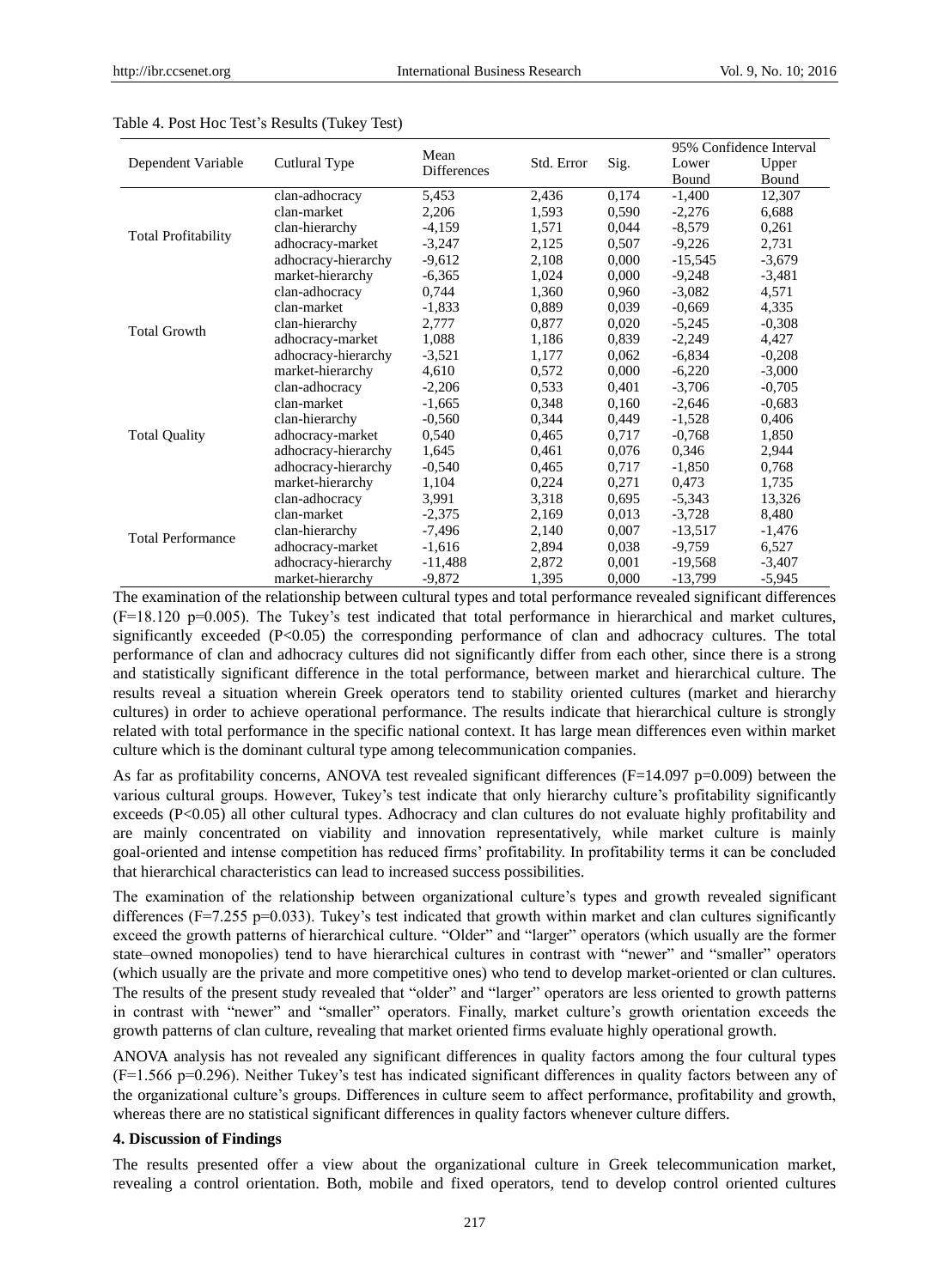(market and hierarchical cultures respectively). This is not quite surprising given that previous research confirms a positive trend towards market orientation for mobile network operators (Kurtinaitiene, 2005). Moreover, the Tukey"s test results indicate the operational sectors wherein each culture holds a competitive advantage.

The results indicate the existence of a positive relationship between performance and control oriented cultural types in Greek telecommunication market. More flexible cultural structures seem to perform in lower level. The results follow Hofstede"s (1980) findings about a high degree of "uncertainty avoidance" between Greek employees, which lead to the development of control oriented cultures. The results reveal that managers in the specific national context should establish and manipulate procedures and relationships based on control in order to achieve supreme performance. However, there is a managerial degree of freedom which is related with firm"s internal or external orientation (market-oriented or hierarchical-oriented culture, respectively), with the first one exceeding in terms of total performance, but the latter one exceeding in terms of growth. Apart from daily operation, this finding should be taken into account whenever senior management invests time and resources in change programs or in cases whenever mergers and acquisitions occur.

Profitability and growth indicators present significantly important differences according to the cultural type. Hierarchical culture is mainly related with profitability more than any other cultural type. Hierarchical-oriented firms tend to concentrate more in profitability as a mean to ensure viability and operational success. Hierarchical-oriented culture is characterized as profit achieving culture (Quinn and Cameron, 1999) and profit is one of the main goals in a competitive market.

Growth seems to be positively related with market and clan cultures, whereas hierarchical culture follows. The results support the idea that hierarchical cultures are positive related with firm"s age and size (Papadimitriou & Kargas, 2012). Growth patterns are more familiar in newly established operators (clan cultures) and externally oriented but controlled operators (market culture). Following the profitability"s results, it is clear that market oriented operators can compete to a hierarchically organized incumbent in growth patterns, but profitability is mainly related with well-structured and hierarchical aspects. Despite that, market-oriented culture is preferable under the Greek telecommunication environment from the majority of operators as a result of positive effects on both profitability and growth, while hierarchy culture is only related with profitability.

Finally, there are no statistically significant differences in terms of quality, revealing that all cultural types have their own strengths and weaknesses. Criterion of success, concerning such factor, should be each cultural type"s suitability with firm's strategy on quality aspects. This was an expected result. Quinn and Cameron (1999) implied that, in quality terms, there are no "bad" or "good" cultures.

A market-oriented culture may be evolved into a competitive advantage in an over-competing industry, such as telecommunications. Growing competition, reduced market shares and profitability can create a tough business environment. In such an environment market oriented culture may become a non–imitable characteristic (Barney, 1995), capable to ensure corporate viability, since it is directly related with profitability and growth (Slater  $\&$ Narver, 2000). The emerging findings may provide executives with new market opportunities to be considered during their long–term planning determination. A final interesting result lies on the fact that adhocracy culture is absent throughout our analysis. It plays no significant role to performance's development, since no Greek operator (fixed or mobile) is characterized as adhocracy-oriented. This fact may be related with poor R&D"s conduction in Greek national context or with a unique managerial characteristic of telecommunication industry.

## **Acknowledgments**

Authors would like to thank the participants to this survey.

#### **Disclaimer**

The information provided and the opinions expressed in this paper shall solely constitute an ongoing research work and the authors" point of view. They neither represent an endorsement nor do they reflect the opinions of the University of Athens or any other fixed or mobile operator in Greece.

# **References**

- Amir, E., & Lev, B. (1996). Value-relevance of nonfinancial information: The wireless communications industry. *Journal of Accounting and Economics, 22*, 3-30. [http://dx.doi.org/10.1016/S0165-4101\(96\)00430-2](http://dx.doi.org/10.1016/S0165-4101%2896%2900430-2)
- Atikinson, H., & Brander, B. J. (2001). Rethinking performance measures: assessing progress in UK hotels. *International Journal of Contemporary Hospitality* Management*, 13*(3), 128-135. <http://dx.doi.org/10.1108/09596110110388918>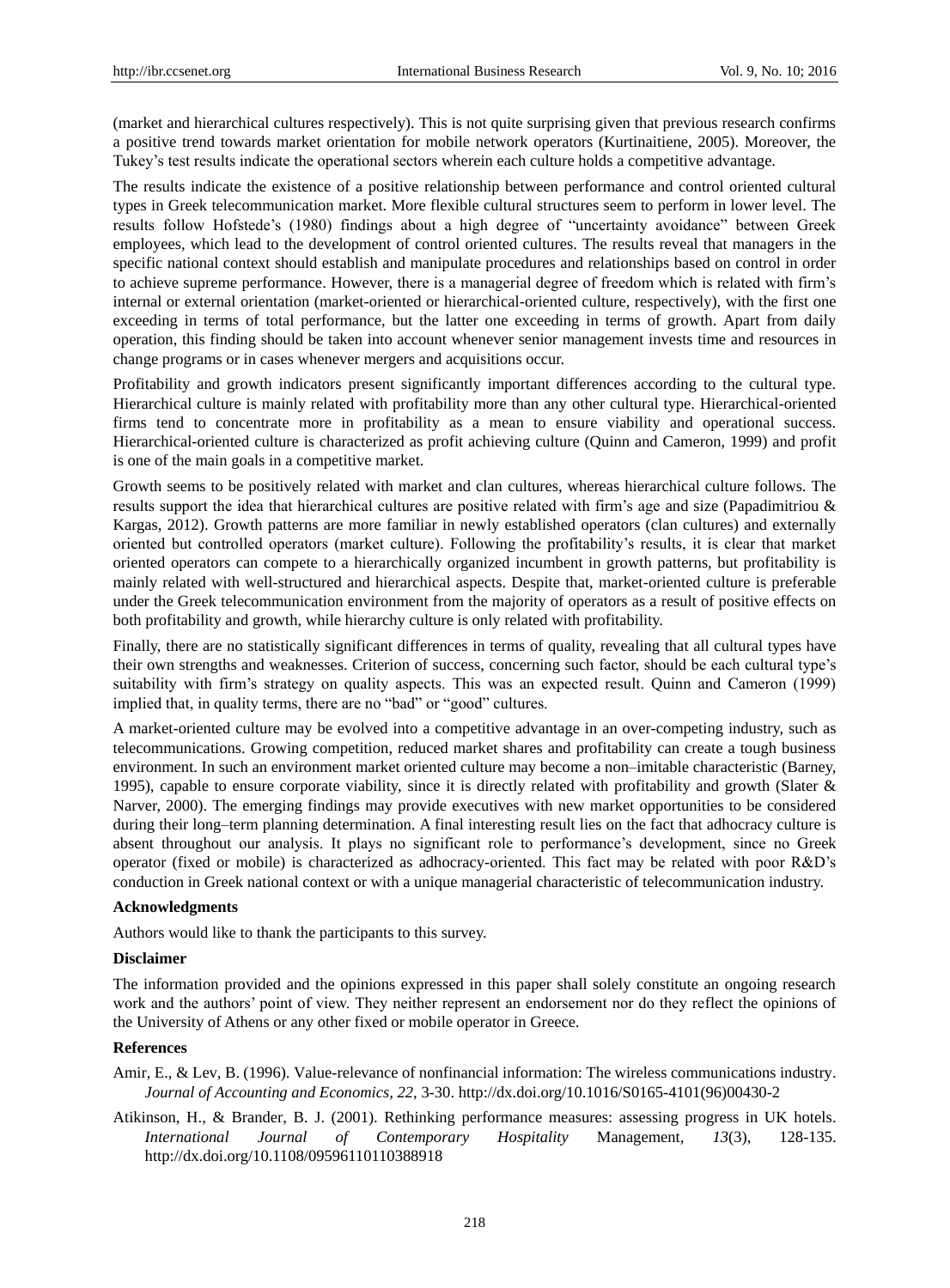- Barney, J. (1995). Looking inside for competitive advantage. *Academy of Management Executive*, *9*(4), 49-61. <http://dx.doi.org/10.5465/ame.1995.9512032192>
- Bjerke, B. (1999). *Business leadership and culture*. Glos, UK: Edward Elgar. <http://dx.doi.org/10.4337/9781840647600>
- Blazevic, V., Lievens, A., & Klein, E. (2003). Antecedents of project learning and time-to-marketduring new mobile service development. *International Journal of Service Industry Management*, *14*(1), 120-147. <http://dx.doi.org/10.1108/09564230310466010>
- Bollen, K. A. (1989). *Structural equations with Latent Variables.* New York, NY: Wiley. <http://dx.doi.org/10.1002/9781118619179>
- Claver, E., Gasco, J. L., Llopis, J., & Lopez, E. A. (2000). Analysis of a cultural change in a Spanish telecommunications firm. *Business Process Management, Journal, 6*(4). <http://dx.doi.org/10.1108/14637150010345514>
- D"Averi, R. A. (1994). *Hypercompetition: Managing the Dynamics of Strategic Maneuvering.* New York, NY: The Free Press.
- Evans, P., Pucik, V., & Barsourx, J. L. (2002). *The Global Challenge: Frameworks for International Human Resource Management.* Boston, MA: McGraw-Hill Irwin.
- Garrigos-Simon, F. J., Marques, D. P., & Narangajavana, Y. (2005). Competitive strategies and performance in Spanish hospitality firms. *International Journal of Contemporary Hospitality Management, 17*(1), 22-38. <http://dx.doi.org/10.1108/09596110510577653>
- Gesteland, R. R. (2002). *Cross-cultural business behaviour*. (3rd ed.). Copenhagen: Copenhagen Business School Press.
- Gliem, J. A., & Gliem, R. R. (2003). Calculating, Interpreting, and Reporting Cronbach"s Alpha Reliability Coefficient for Likert-Type Scales. Retrieved from: <http://www.alumni-su.org/midwest/midwest%20papers/Gliem%20&%20Gliem-Done.pdf>
- Harris, P. J., & Mongiello, M. (2001). Key performance indicators in European hotel priorities: general managers' choices and company profiles. *International Journal of Contemporary Hospitality Management*, *13*(3), 120-127. <http://dx.doi.org/10.1108/09596110110388909>
- Hofstede, G. (1980). *Culture's consequences*. Thousand Oaks, CA, US: Sage Publications.
- Jacome, R., Lisboa, J., & Yasin, M. (2002). Time-based differentiation an old strategic hat or an effective strategic choice? An empirical investigation", *European Business Review, 14*(3), 184-193. <http://dx.doi.org/10.1108/09555340210427076>
- Joynt, P., & Warner, M. (Eds.) (2002). *Managing across cultures: Issues and perspectives*. (2nd ed.) London: International Thomson Business Press.
- Kurtinaitiene, J. (2005). Marketing Orientation in the European Union mobile telecommunication market. *Marketing Intelligence & Planning, 23*(1), 104-113[. http://dx.doi.org/10.1108/02634500510577500](http://dx.doi.org/10.1108/02634500510577500)
- Landis, R. S., Bela, D. J., & Tesluk, P. E. (2000). A comparison of approaches to composite measures in structural equation modeling. *Organizational Research Methods, 3*(2), 186-207. <http://dx.doi.org/10.1177/109442810032003>
- Lawrence, P., & Lorsch, J. (1967). *Organizations and Environment.* Boston, MA: Harvard University Press.
- MacCormack, A., Verganti, R., & Iansiti, M. (2001). Developing product on 'Internet time': the anatomy of a flexible development process. *Management Science, 47*(1), 133-150. <http://dx.doi.org/10.1287/mnsc.47.1.133.10663>
- Majumdar, S. K. (1999). Sluggish Giants, Sticky Cultures and Dynamic Capability Transformation. *Journal of Business Venturing 15*, 59-78. [http://dx.doi.org/10.1016/S0883-9026\(98\)00010-X](http://dx.doi.org/10.1016/S0883-9026%2898%2900010-X)
- Mendelson, H., & Pillai, R. R. (1999). Information age organizations, dynamics and performance. *Journal of Economic Behavior and Organization, 38*, 253-281[. http://dx.doi.org/10.1016/S0167-2681\(99\)00010-4](http://dx.doi.org/10.1016/S0167-2681%2899%2900010-4)
- Moorman, C., & Miner, A. (1997). The impact of organizational memory on new product performance and creativity. *Journal of Marketing Research*, *34*, 91-106.<http://dx.doi.org/10.2307/3152067>